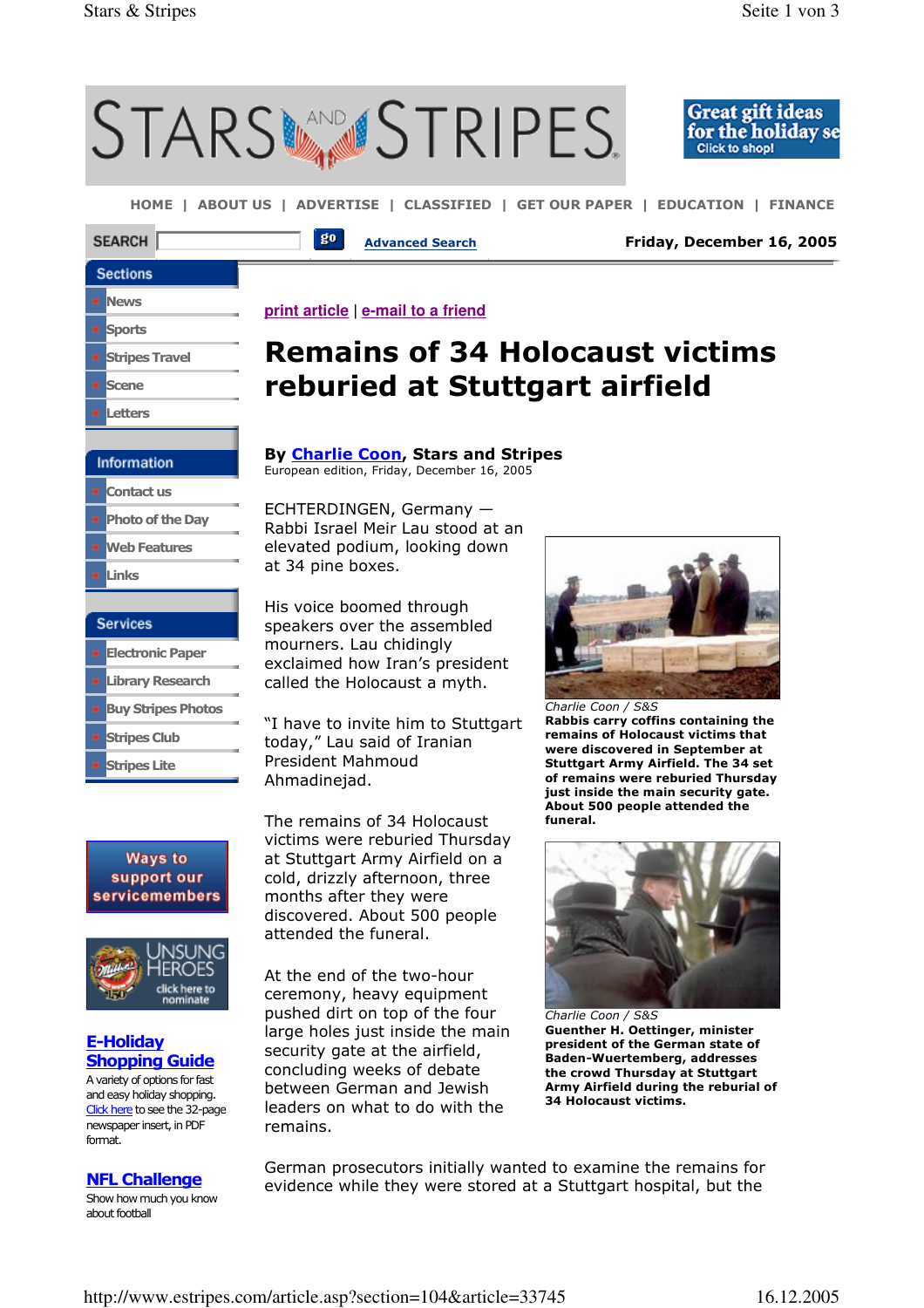#### Stars and Stripes Holiday Messages

Sorry, but the deadline for posting messages has passed. Messages will be available for viewing on Dec. 18.

# Tales from the

Crib Enter to win

## Map of Iraq

In PDF format

#### Gamer's guide

Your link to a galaxy of cool electronic stuff

## Insurance guide

For servicemembers and dependents overseas

#### **Combined** Federal **Campaign**

A guide to choosing the recipient of your CFC donation

## World War II

Anniversary special editions and archive material

#### Ground Truth

Stripes' award-winning 2003 series on morale in Iraq

Jewish leaders' wishes prevailed, and the bodies were returned as unbothered as possible to their resting place.

The pine boxes were numbered and each of the remains was placed as close as possible to where they were found. Formal gravestones would be placed over each at a later date, according to Rabbi Levi Matusof of the Brussels, Belgium-based Rabbinical Center of Europe.

The remains were discovered Sept. 19-20 by contractors excavating for a drainage project just inside the airfield's main security gate.

The airfield is adjacent to the Stuttgart International Airport, just south of the city. It is used by the U.S. military for transporting troops, cargo and VIPs. The Stuttgart military community mail depository is also there, as is a German police helicopter unit.

Before the funeral, the coffins were brought to the airfield and laid out by a burial team of about 20 rabbis from London, Belgium and Israel. One held a map and directed the others, who carried the boxes to near where they would be interred.

Two buses pulled up outside the gate, and mourners filed out and through the security checks to the gravesite.

"We're here today to make sure this is not forgotten," Matusof said. "Future generations should know."

About 25 reporters and photographers attended the funeral and were thanked for coming. Most assembled on a platform adjacent to the gravesite, giving them ample opportunity to record the event.

A large contingent of German police in green trench coats and hats, as well as U.S. military police and contracted security guards, warily scanned for trouble.

A number of rabbis, as well as Guenther H. Oettinger, the minister president of the German state of Baden-Württemberg, took turns speaking, mostly in German. On several occasions, their words were drowned out by the roar of a jet taking off into the thick, gray sky.

No members of the U.S. military addressed the crowd.

Several Germans in the crowd said they came to witness history.

Ulrich Bartels of Leinfelden-Echterdingen said he used to argue with his parents, who were young adults during World War II, about why they didn't do more to fight the Nazi regime.

"They said they couldn't do it," Bartels said. "There was little or no freedom, and not a lot of independent information."